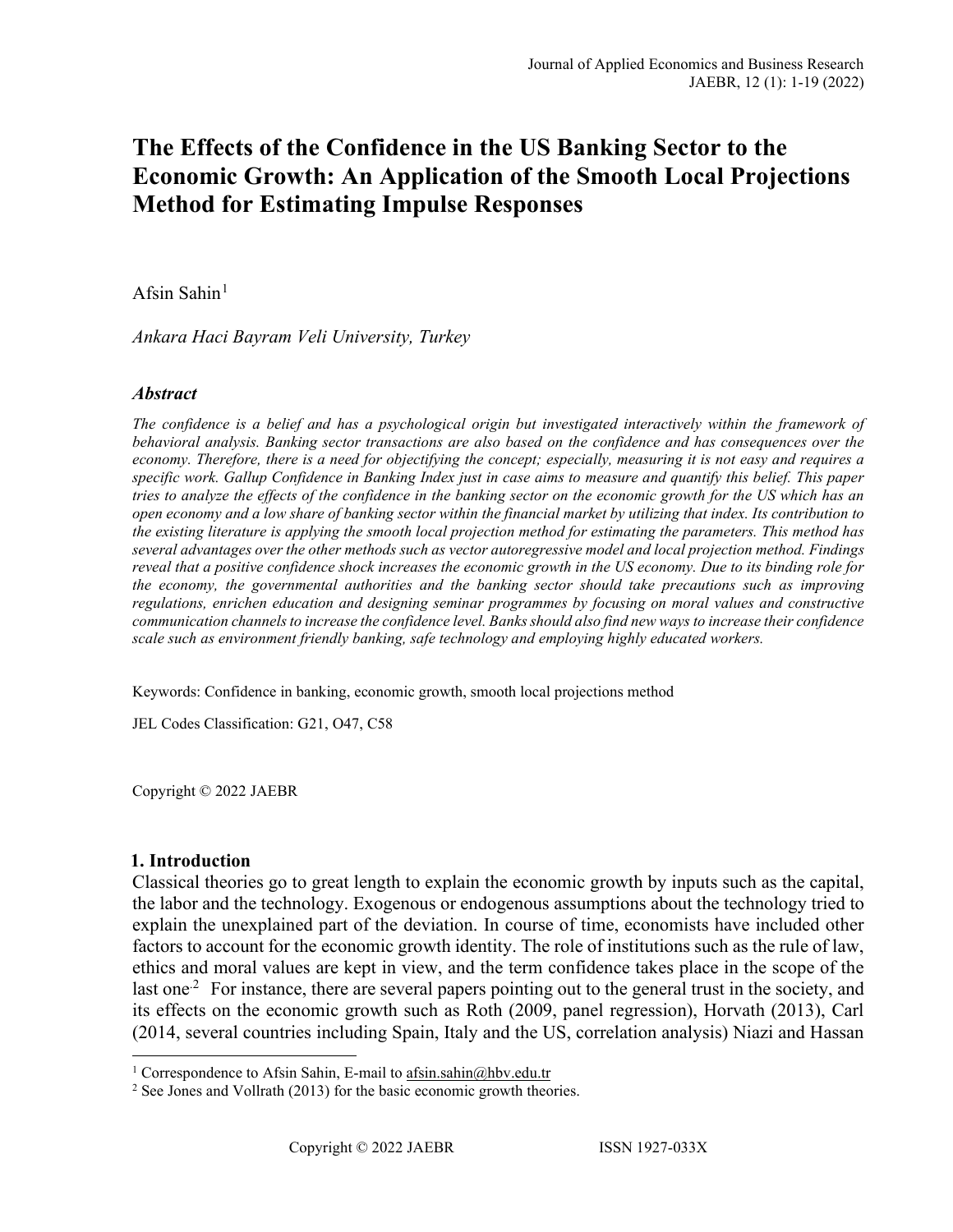(2016, panel regression), Miniesy and Abdelkarim (2021, MENA countries, pooled ordinary least squares).

To be more sector specific, the banking sector has widely put into growth figures under the nexus literature. These papers try to measure the development and efficiency properties of the sector. For instance, Petkovski and Kjosevski (2014) estimate a panel model of Central and South Eastern Europe countries and find a positive effect of the banking sector development on the economic growth. Lucchetti, Papi and Zazzaro (2001) measure the effect of the banking sector inefficiency on the economic growth. Developed banking system improves the real per capita GDP growth according to Levine (1999). However, this paper considers the evidence of the United States (US) economy, which has an open economy and a low share of the banking sector in its integrative financial market, and tries to analyze the effects of the confidence in the banking sector on the economic growth.

Since the concept of confidence is considered under behavior finance and economics; its investigation for a possible relationship with the economic growth is not novel. However, the number of studies specific for the confidence or trust in the banking sector is restricted, especially benefiting from contemporary time series methods. One can refer to Sahin (2021) and the references cited in for a detailed explanation of the confidence term in particular appertaining to the banking system. Sahin (2021) also tried to demystify the importance of the confidence in the banking sector for the economic growth in detail and provided empirical evidence using the quantile regression method for a small open economy, Turkey, which has a banking sector intensive financial structure. Barbu and Boitan (2018) relate the confidence in the banking sector, and economic variables such as output and estimate coefficients for Europe using a panel regression. The contribution of this paper to the applied macro-finance literature is based on its utilization of the smooth local projections method to the topic.

An investigation of a possible interaction between sensorial and real sector variables is meaningful since, as seen in Figure 1, there is a positive correlation with a coefficient 0.3993 and *p*- value [0.0107] amongst the confidence in the banking sector and the economic growth rate for the US economy between the years of 1980 and 2019. The data ends in the year 2019 because, as of August 28, 2021, this is the available data. Following the economic and financial crisis originating from the problems of the banking sector, the confidence in the banking sector shrinks substantially and takes time to pick up. The raw data has a unit root and persistency parameter measured by the autoregressive regression with on lag is 0.8724 with a *p*- value of [0.0000]. Therefore, an increase in the confidence in the banking sector would stimulate the economic growth *ut infra* under favor of the smooth local projections method.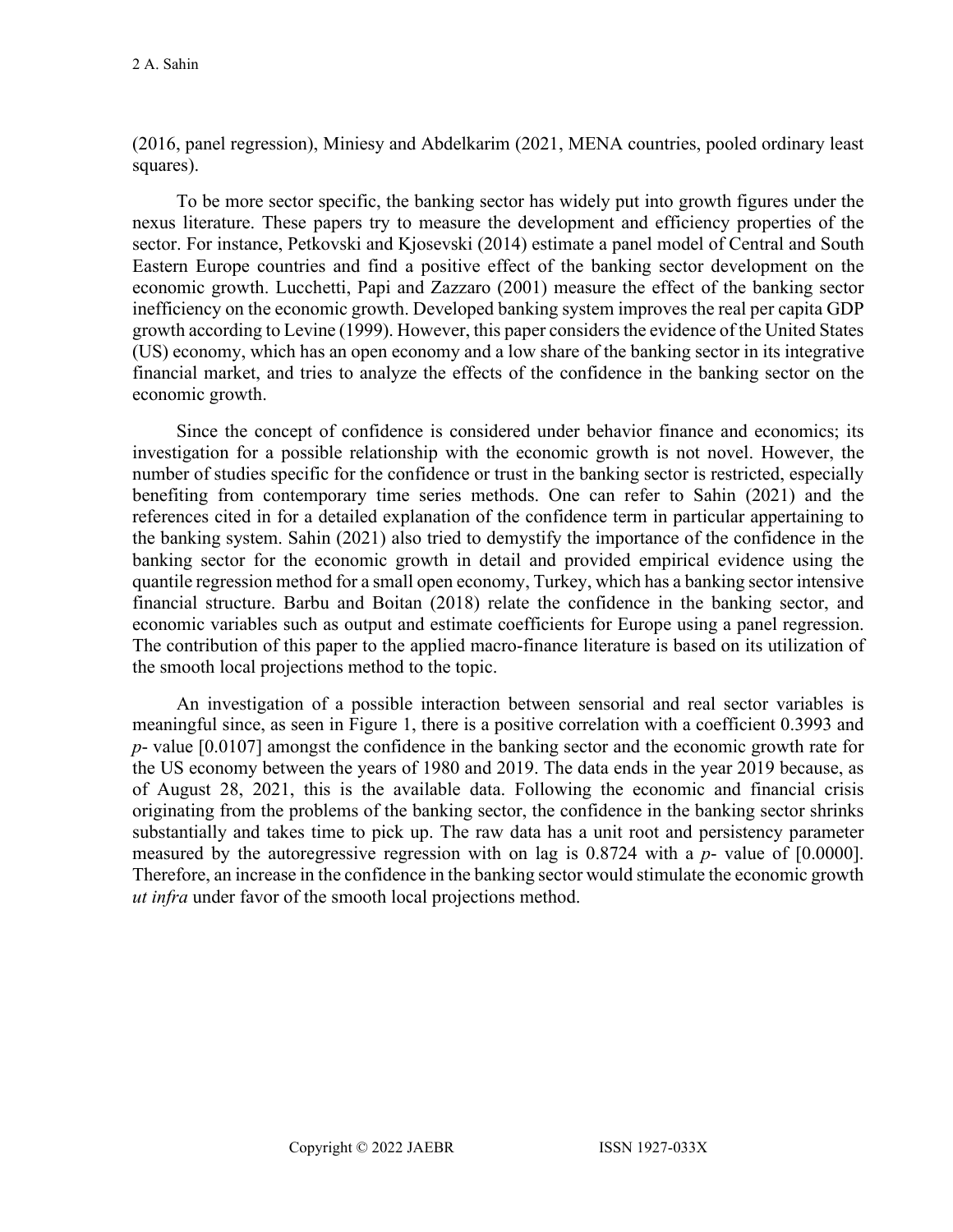

 *Note:* The sources of the variables in the graph are explained in the data section of the text.

#### **Figure 1. The Positive Correlation between the Confidence and the Economic Growth**

There is a wide range of methods to ascertain the response of the economic growth. In econometrics, the vector autoregressive model (VAR), the Jorda's (2005) local projection method (LP) and Barnichon and Brownless's (2019) smooth local projection method (SLP) are alternating ones. Superiority of the computer graphing through following control points in terms of generating impulse response function (IRF) are underlined by contemporary research papers. Brugnolini (2018) compares the IRFs obtained from the VAR and local projections, and claims that LP is superior to VAR. By virtue of the fact that inefficient results due to misspecification is one of the common roots of this odyssey. According to Harding and Klein (2022), LP has advantages towards VAR in terms of being robust to model misspecification and not carrying implicit dynamic restrictions. Besides, as mentioned by Abbritti, Equiza-Goni and de Gracia and Trani (2020), LPs empower nonlinearities where they benefit from them to estimate the effects of oil price shocks on macroeconomic variables. Passos and Modenesi (2021) estimate the effects of the monetary policy interest rate on the output and the inflation rate using LP and claim that the credit level of banks may act as a state for the results. Lakdawala and Singh (2019, p. 11) call LP as the horizon specific regression (direct forecasting) and VAR as iterated forecasting because of iterating further periods. Kolb (2017) benefits from LP to estimate the effect of the Fed's action and communication shocks on the output and prices by the US monthly 1994-2008 data. They also investigate the effect of capital requirements of the banking sector on variables such as the output and loans. Berg, Curtis, Lugauer and Mark (2021) benefit from LP and estimate the response of different age groups' consumption to the monetary policy shock for the US economy. Lennard (2020) examines the economic policy uncertainty on the several British macroeconomic data and benefits from LP. Husted, Rogers and Sun (2020) compare VAR results with several other methods including LP for evaluating the response of the output to the monetary policy uncertainty.

SLP has several advantages towards VAR and LP. As of July 29, 2021, Barnichon and Brownless's (2019) SLP had been cited as 94 times according to Google Scholar database. It is recently applied in several fields of economics and finance. For instance, Franta and Gambacorta (2020) benefit from SLP and the quantile regression method (QR) to estimate the effects of changes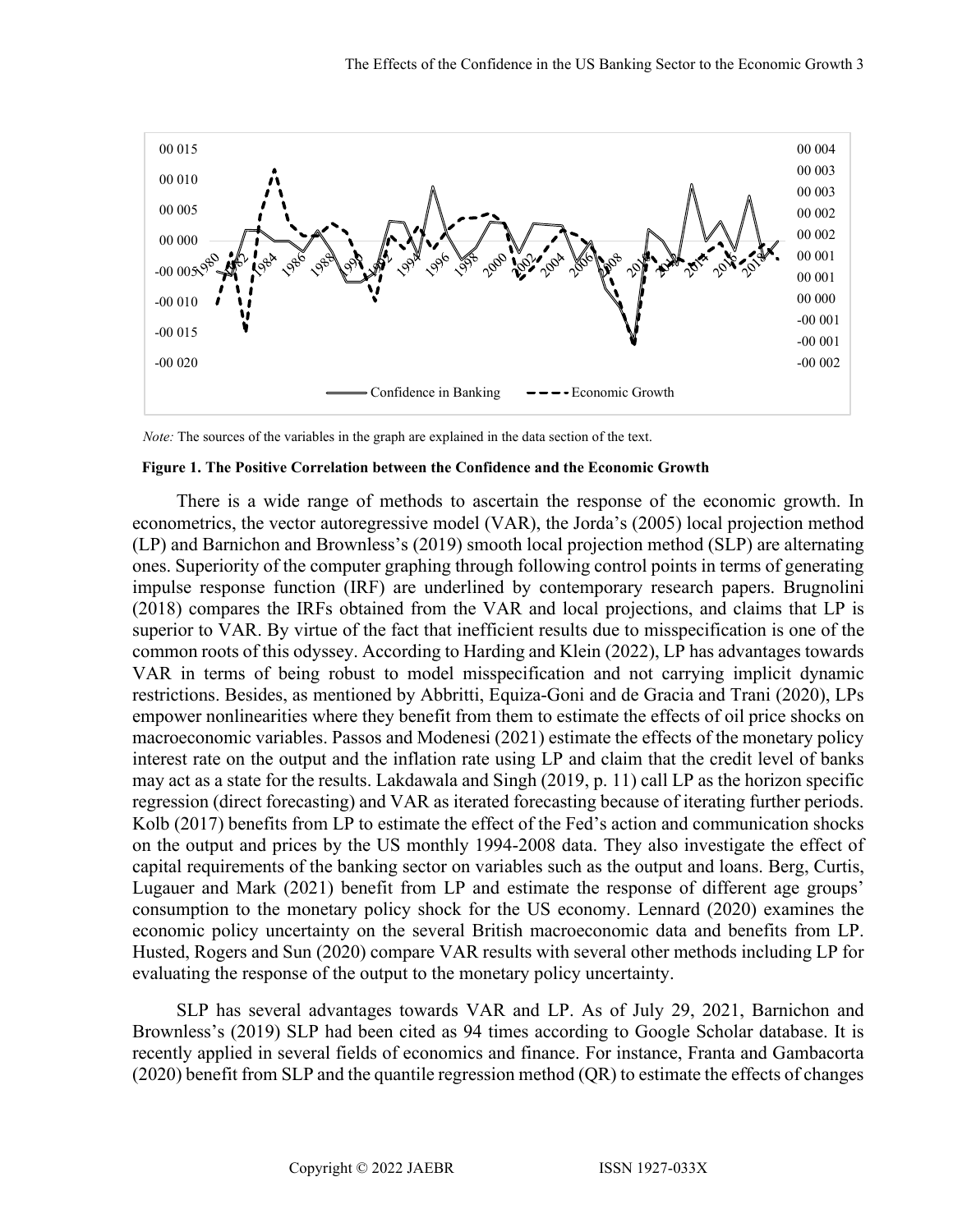in the loan-to-value limits and loan loss provisions rules on the Growth-at-Risk by the panel data. According to their findings, tightening macro-prudential policies decrease the possibility of economic recessions. Garin, Lester and Sims (2019) estimate the response of the output to productivity using SLP for the US economy. Funashima (2021) applied SLP to the 1985-2007 US data and tried to estimate the effect of the monetary policy shock on monetary policy uncertainty. They distinguish between tight and ease monetary policies, and the tight monetary tightening shock does not have a significant effect on the monetary policy uncertainty but the monetary easing shock decreases the monetary policy uncertainty. Mitchener and Lopez (2018) employed SLP to measure the effects of the economic uncertainty on the inflation rate for several European countries. Lopez and Mitchener (2021) benefit from the historical European data and estimate the effect of the uncertainty on the inflation using SLP. Anna, Eyquem and Poilly (2021) analysis the effect of the government uncertainty on the share of equity in the portfolio investment. Stolbov and Shchepeleva (2021) divide European countries data into quantiles for the period spanning the years of 1997 and 2019 and try to analyze the effects of economic policy uncertainty on output and financial stress. Stolbov, Shchepeleva and Karminsky (2021) analyze the interaction between macroprudential monetary economics and the output using SLP. Lewis, Makridis and Mertens (2020) use LP and SLP and show that the Gallup's economic confidence index responds negatively to negative changes in the macroeconomic variables and monetary policy announcements. They also consider nonlinearity in terms of monetary policy shocks over the economic confidence index.

The following section describes the data and VAR, LP and SLP methodologies employed in the paper. The third section presents the results. The fourth section is devoted for the discussion, and the last section concludes the paper.

### **2. Data and Methodology**

Sahin (2021) claimed that the banking sector stock prices reflect the confidence in banking sector and one may use them that as a proxy if the data is not available.



**Figure 2. The Confidence in the Banking and the Banking Sector Stock Prices**

Copyright © 2022 JAEBR ISSN 1927-033X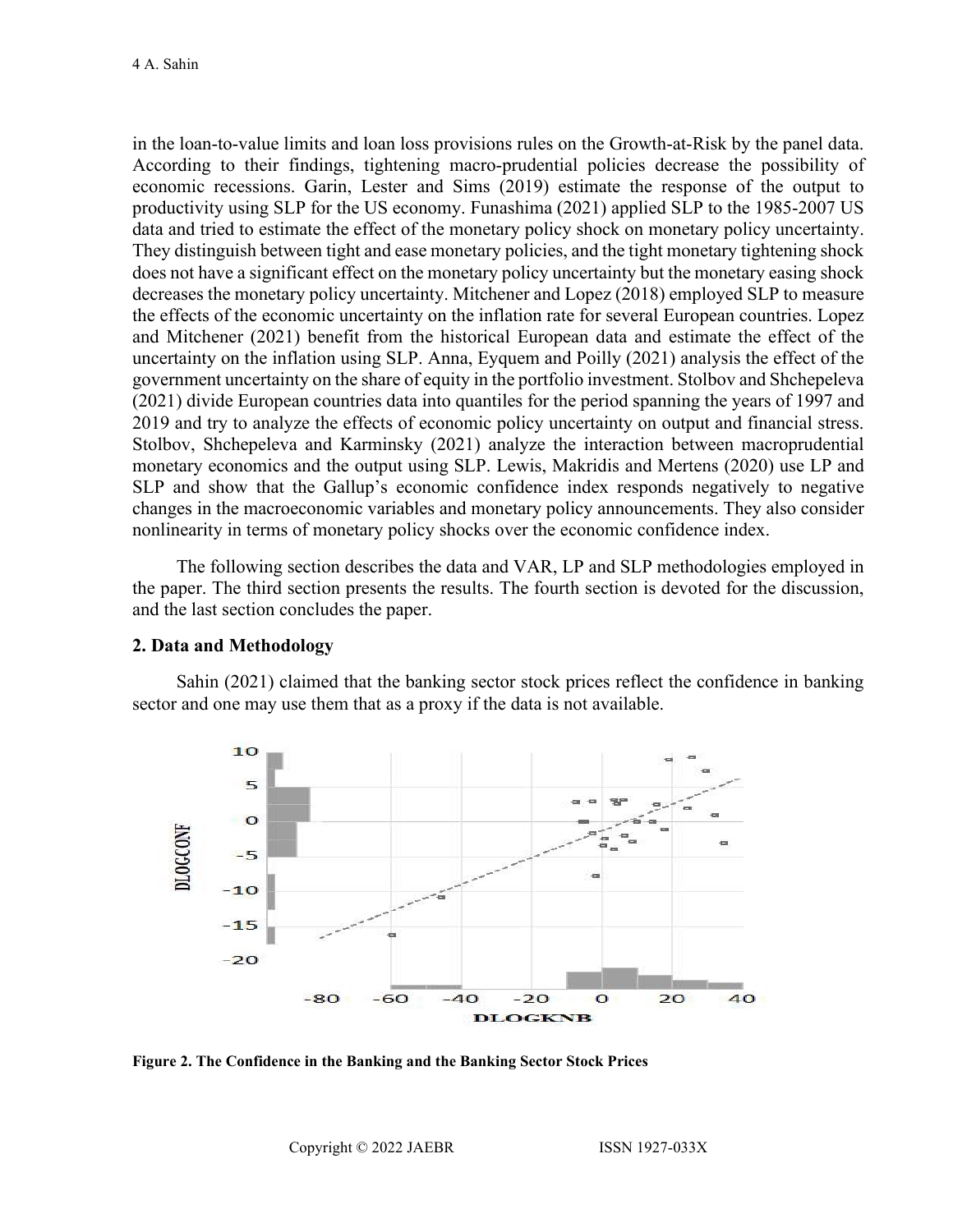There is an advantage for the researchers due to availability of the data for the US economy since Gallup Confidence in Banking Index measures the confidence in the banking sector, it also has a positive effect of KBW Nasdaq Banking Index<sup>[2](#page-4-0)</sup> (*DLOGKNB*) with a coefficient of 0.1913 and *p*- value of [0.000] on the confidence in the banking sector (*DLOGCONF*). The positive correlation may be observed from the Figure 2 for the years 1994-2019 in the US economy where they duly shrink together in the midst of 2008 banking sector crisis.

The sources of data used in models are provided in Table 1. Logarithmic first difference of the variables is taken to achieve the stationarity; therefore, overall, there are 40 observations in each variable for the 1980-2019 period in all models.

| Variable     | Explanation                                                                                                                                                                                                                                 | Source                             | URL                                                            | <b>ADF</b> | <b>ADFFD</b> |     |
|--------------|---------------------------------------------------------------------------------------------------------------------------------------------------------------------------------------------------------------------------------------------|------------------------------------|----------------------------------------------------------------|------------|--------------|-----|
| <b>CONF</b>  | Confidence in Banking,<br>Now I am going to read<br>you a list of institutions in<br>American society. Please<br>tell me how much<br>confidence you, yourself,<br>have in each one -- a great<br>deal, quite a lot, some or<br>very little? | Gallup                             | https://news.gallup.com/poll/1597/confidence-institutions.aspx | $-2.0595$  | $-5.0266$    | *** |
| <b>GDPCA</b> | Real Gross Domestic<br>Product, Billions of<br>Chained 2012 Dollars,<br>Annual, Not Seasonally<br>Adjusted, Yearly<br>Percentage Change                                                                                                     | Fed Fred                           | https://fred.stlouisfed.org/series/GDPCA                       | $-0.0873$  | $-3.5618$    | **  |
| INT          | Lending interest rate $(\%),$<br>FR.INR.LEND                                                                                                                                                                                                | World<br>Development<br>Indicators | https://data.worldbank.org/indicator/FR.INR.LEND?locations=US  | $-3.4554$  | $-4.1191$    | *** |
| <b>LABOR</b> | All Employees, Total<br>Nonfarm, Thousands of<br>Persons, Monthly, Not<br>Seasonally Adjusted                                                                                                                                               | Fed Fred                           | https://fred.stlouisfed.org/series/PAYNSA                      | $-1.4357$  | $-4.6344$    | *** |
| CAPITAL      | <b>Gross Fixed Capital</b><br>Formation in United<br><b>States, United States</b><br>Dollars, Quarterly,<br>Seasonally Adjusted                                                                                                             | Fed Fred                           | https://fred.stlouisfed.org/series/USAGFCFQDSMEI               | 0.8547     | $-3.5903$    | **  |
| <b>TFP</b>   | <b>Total Factor Productivity</b><br>at Constant National<br>Prices for United States,<br>Index $2017=1$ , Annual,<br>Not Seasonally Adjusted                                                                                                | Fed Fred                           | https://fred.stlouisfed.org/series/RTFPNAUSA632NRUG            | 0.1696     | $-6.4174$    | *** |

**Table 1. Definitions of the Variables**

*Notes*: \*\*\*, \*\*, and \* is for rejecting the null of no unit root at 1%, 5% and 10% significance levels respectively.

As shown in Table 1, some of variables are not stationary that is inspected by Augmented Dickey Fuller Test (ADF with constant); therefore, differences of the variables are taken for stationarity. ADFFD refers is for ADF with constant and first difference form. The subscripts starting with "D" indicates the first difference of a variable. "DLOG" is for the logarithmic first difference. Table 2 presents the descriptive statistics of variables.

<span id="page-4-0"></span><sup>2</sup> Its logarithmic first difference is taken while estimating the classical regression model by ordinary regression method. KBW Nasdaq Banking Index is gathered from Yahoo Finance Available at: <https://finance.yahoo.com/quote/%5EBKX/history?p=%5EBKX> (Accessed: August 14, 2021). See the website of Nasdaq for the explanation of the index. Available at: <https://indexes.nasdaqomx.com/Index/Overview/BKX> (Accessed: August 14, 2021).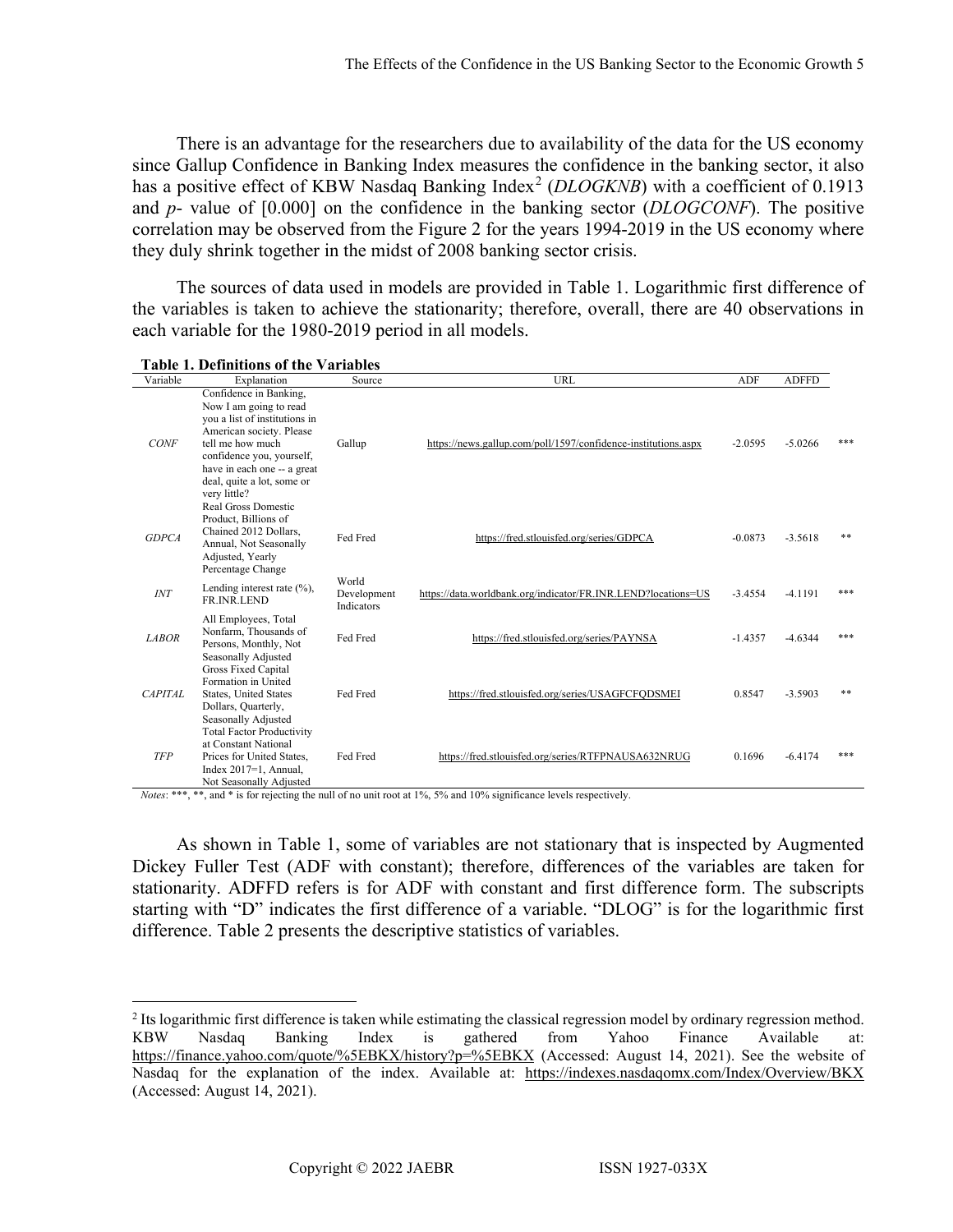VAR is classified into several types. Linear VARs are simply exponible as traditional and structural VARs. See Stock and Watson (2001) and Blanchard and Quah (1989) for the structural VAR models. Following Hamilton (1994, pp. 57-58), unrestricted VAR (*p*) can be shown by (1):

$$
y_{t} = c + \Phi_{1} y_{t-1} + \Phi_{2} y_{t-2} + \dots + \Phi_{p} y_{t-p} + \varepsilon_{t}
$$
\n(1)

where  $y_t$  is a vector has a length of  $(nx)$ ;  $\varepsilon_t \square$  *i.i.d*  $N(0,\Omega)$ ; so  $E(\varepsilon_t) = 0$ ,  $E(\varepsilon_t \varepsilon_t)$  is positive definite;  $E(\varepsilon_{t} \varepsilon_{t}^{j}) = 0$  for all  $t \neq t'$  (Pesaran, 2015, p. 507);  $c : (nxI)$  vector of constants;  $\Phi_{j} : (nxn)$ matrix of autoregressive coefficients for  $j = 1, 2, ..., p$ . When VAR is written as a moving average form:

$$
y_{t} = \mu + \varepsilon_{t} + \psi_{1} \varepsilon_{t-1} + \psi_{1} \varepsilon_{t-2} + \dots
$$
 (2)

the matrix  $\psi_1 = \frac{\omega_{y_{t+s}}}{\omega_{s}}$ *t*  $\psi_1 = \frac{\partial y_{t+1}}{\partial \varepsilon_t}$ shows IRF at time *t* for the lag one (Hamilton, 1994, p. 318).

$$
\Delta y_{t+s} = \frac{\partial y_{t+s}}{\partial \varepsilon_{1t}} \delta_1 + \frac{\partial y_{t+s}}{\partial \varepsilon_{2t}} \delta_2 + \dots + \frac{\partial y_{t+s}}{\partial \varepsilon_{mt}} \delta_n = \psi_s \delta \text{ where } \delta = (\delta_1, \delta_2, \dots, \delta_n)'
$$
(3)

|                 | <i>DINT</i> | <i>DLOGCAPITAL</i> | <b>DLOGCONF</b> | <i>DLOGGDPCA</i> | <b>DLOGLABOR</b> | <b>DTFP</b> |
|-----------------|-------------|--------------------|-----------------|------------------|------------------|-------------|
| Mean            | $-0.3826$   | 2.1037             | $-0.7526$       | 1.1246           | 0.5620           | 0.6052      |
| Median          | 0.0000      | 2.2953             | 0.0000          | 1.2010           | 0.7204           | 0.6305      |
| Maximum         | 42.607      | 6.5893             | 9.2754          | 3.0343           | 1.9989           | 2.4882      |
| Minimum         | $-36.801$   | $-6.1336$          | $-16.272$       | $-1.1159$        | $-1.9178$        | $-1.9007$   |
| Std. Dev.       | 18.5985     | 2.0659             | 4.9585          | 0.7772           | 0.6978           | 0.9166      |
| <b>Skewness</b> | $-0.1077$   | $-1.5397$          | $-0.6203$       | $-0.7403$        | $-1.2138$        | $-0.4850$   |
| <b>Kurtosis</b> | 2.5890      | 7.8620             | 4.3267          | 4.4067           | 5.5977           | 3.9170      |
| Jarque-Bera     | 0.3588      | 55.201             | 5.4986          | 6.9515           | 21.068           | 2.9695      |
| Probability     | 0.8358      | 0.0000             | 0.0640          | 0.0309           | 0.0000           | 0.2266      |
| Sum             | $-15.305$   | 84.146             | $-30.103$       | 44.983           | 22.478           | 24.209      |
| <b>SSD</b>      | 13490       | 166                | 958             | 23               | 18               | 32          |
| Obs.            | 40          | 40                 | 40              | 40               | 40               | 40          |

#### **Table 2. Descriptive Statistics**

*Notes*: *p*- values are given in the brackets.

VAR models are explained even clearly in the internet such as D'Amico's (2021) YouTube Channell. This paper assumes that six variables are ordered such as [*DLOGCONF DLOGLABOR DLOGCAPITAL DTFP DLOGGDPCA DINT*].[3](#page-5-0) Granger causality tests are also considered for the

<span id="page-5-0"></span><sup>&</sup>lt;sup>3</sup> Although Lewis, Makridis and Mertens (2020) supposed that the Fed's interest rate decision has a contemporaneous effect on the Gallup's Economic Policy Index, it is assumed during ordering in this paper that the Gallup's Confidence in Banking Sector Index does not respond contemporaneously to the Fed's interest rate decisions. It takes substantial amount of time and lag to influence the confidence in banking.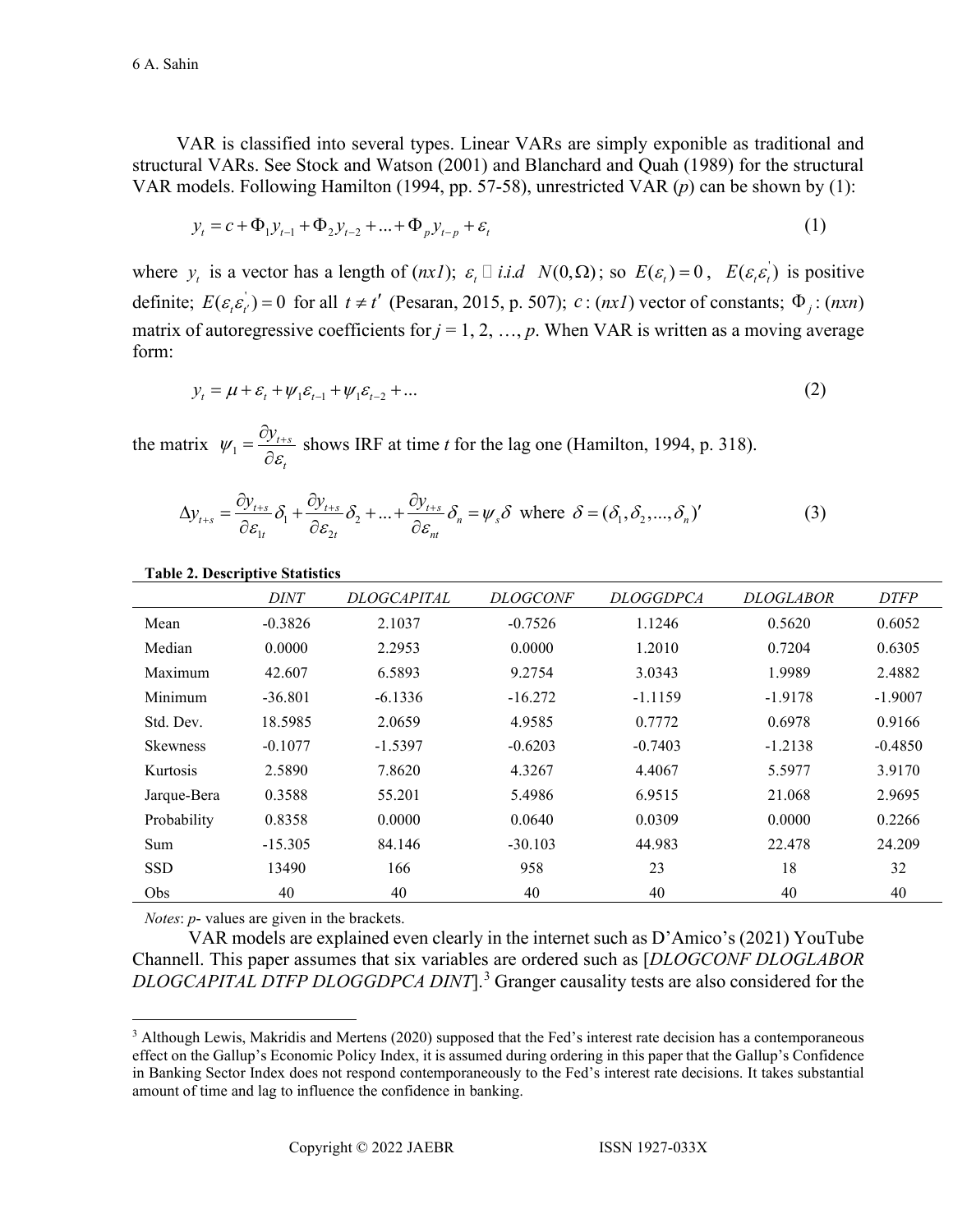ordering the variables besides the economic ideas. For instance, Granger causality Wald Test indicates that *DLOGGDPCA* does not Granger-Cause *DLOGCONF* but *DLOGCONF* Granger causes *DLOGGDPCA*. Therefore, we can use past values of *DLOGCONF* to predict *DLOGGDPCA*. Following the logic of the Cholesky decomposition of Stock and Watson (2001), it is assumed that *DLOGCONF* has contemporaneous effect on *DLOGGDPCA* but *DLOGGDPCA*  does not have a contemporaneous effect on *DLOGCONF*. Therefore, putting the confidence in the banking sector before the economic growth is meaningful since it would take time to increase the confidence in banking even the overall economic growth booms. As mentioned by Husted, Rogers and Sun (2020, p. 25), slow-moving variables are ordered as the first in the VAR Cholesky ordering. Classically, *DINT* is ordered as the last; therefore, Taylor Rule has been satisfied. The slowest moving variable is assumed to be *DLOGCONF* since it takes a long time to increase the confidence in the banking sector. The growth variable is ordered after production factors ensuring the Cobb-Douglas specification.

LP can be specified following Jorda (2005), Abbritti, Equiza-Goni, de Gracia and Trani (2020), Stolbov, Shchepeleva and Karminsky (2021) and Harding and Klein (2022) for twenty horizons and one lag as:

$$
y_t = \alpha_{(0)} + \beta_{(0)} x_t + \gamma_{(0)} w_{1t} + u_{(0)t}
$$
\n(4a)

$$
y_{t+1} = \alpha_{(1)} + \beta_{(1)}x_t + \gamma_{(1)}w_{1t} + u_{(1)t+1}
$$
\n(4b)

$$
y_{t+20} = \alpha_{(20)} + \beta_{(20)}x_t + \gamma_{(20)}w_{20t} + u_{(20)t+20}
$$
\n(4c)

*x* , *y* and *w* are stationary, and *w* is the vector of control variables and includes lagged values of  $x_t$  and  $y_t$ . To give an example:  $\beta_{(1)}$  is the response of y at time  $t+1$  to the shock at time *t* and they implement impulse responses. Note that, for the last horizon  $(h = 20)$ , total number of regressions would be  $(h = 20+1 = 21)$ .  $u_{(1)(t+1)}$  is the prediction error term. LP coefficients can be estimated by least squares or penalized regression methods (see Li, Plagborg and Wolf, 2021, pp. 19-20). One can refer to Adammer (2019) for R programme codes of LP.

Partial derivatives may be so rigid that by the time being, trying to smooth coefficients of regression are popular among researchers. Barnichon and Brownless (2019) decreased the fluctuations of the impulse response coefficients by considering prior information as mentioned by Swanson (2021). Stock and Watson (2001, p. 929) claim that smoothness priors or restrictions shrink the responses. Besides, Harding and Klein (2022) claim that local projections may be erratic due to the loss of efficiency and for longer horizons they may show high variability. El-Shagi (2019) suggested a method to smooth the impulse responses without a need of prior information

.

.

.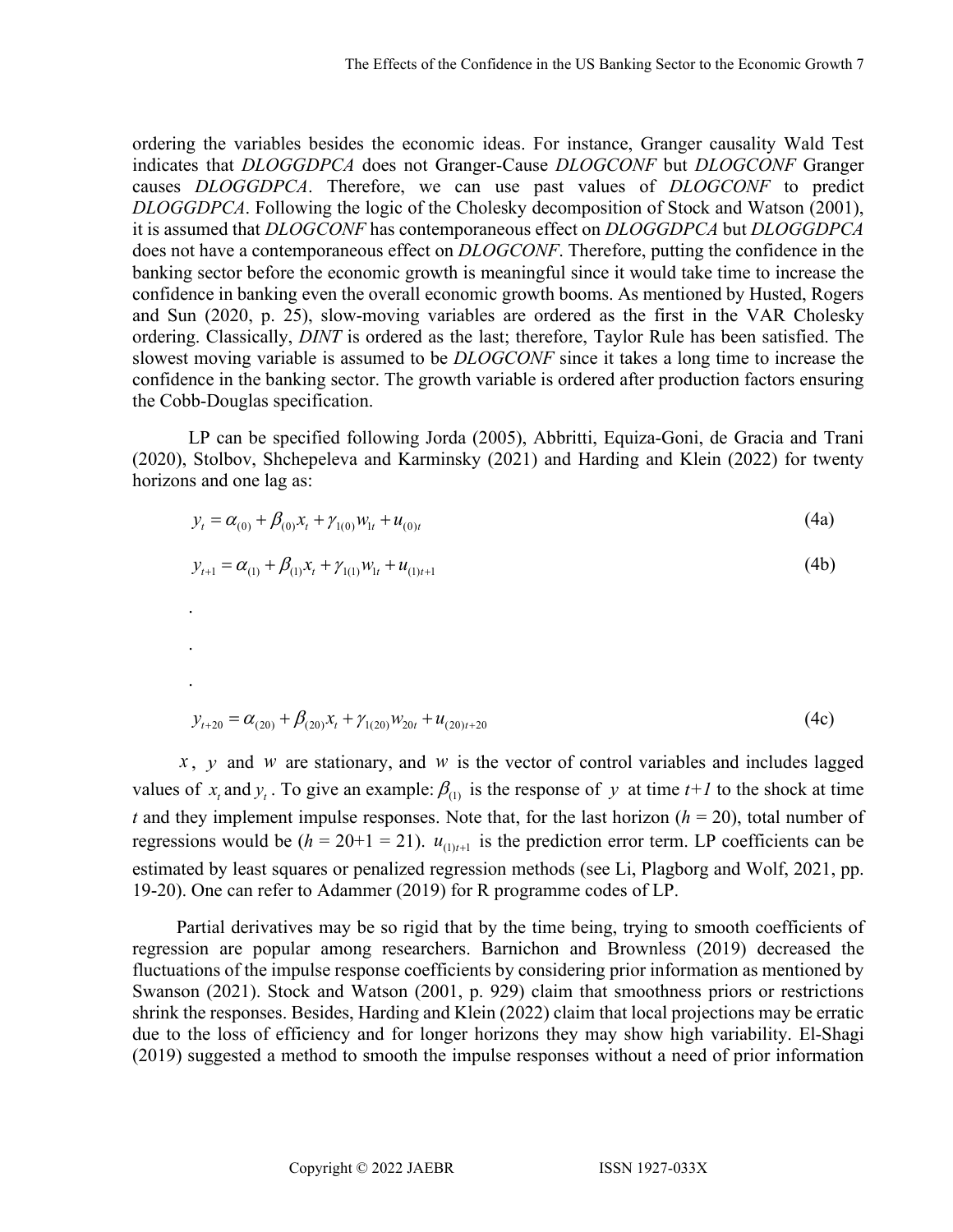like Barnichon and Brownless (2019). SLP can be written following Funashima (2021), Stolbov and Shchepeleva (2021) and Stolbov, Shchepeleva and Karminsky (2021) in general form as:

$$
y_{t+h} = \alpha_{(h)} + \beta_{(h)} x_t + \sum_{i=1}^p \gamma_i(h) y_{t-i} + \varepsilon_{(h)t+h} \; ; \; \beta_{(h)} = \sum_{k=1}^K b_k B_k(h) \tag{5a}
$$

for  $h = 0$  and  $p = 1$  it can be written as:

$$
y_t = \alpha_{(0)} + \beta_{(0)}x_t + \gamma_1(0)y_{t-1} + \varepsilon_{(0)t}
$$
\n(5b)

for  $h = 1$  and  $p = 1$  it can be written as:

If  $B = h R(0) + h R(0)$ , for the  $h = 1$ 

$$
y_{t+1} = \alpha_{(1)} + \beta_{(1)}x_t + \gamma_1(1)y_{t-1} + \varepsilon_{(1)t+1}
$$
 (5c)

$$
\mu_{(0)} - o_1 \nu_1(\nu) + o_2 \nu_2(\nu), \text{ for the } n = 1,
$$
\n
$$
y_t \approx a_1 B_1(0) + b_1 B_1(0) x_t + b_1 B_1(1) x_t + c_{11} B_1(0) z_{1t} + c_{11} B_1(1) z_{1t} + u_{(0)t} + u_{(1)t+1}
$$
\n(6a)

and in general form it can be shown by 
$$
(6b)
$$
:

$$
y_{t+h} \approx \sum_{k=1}^{K} a_k B_k(h) + \sum_{k=1}^{K} b_k B_k(h) x_t + \sum_{i=1}^{p} \sum_{k=1}^{K} c_{ik} B_k(h) z_{it} + u_{(h)t+h}
$$
(6b)

 $B_k(0)$  and  $B_k(1)$  are basis splines (B-splines) used in SLP in the forecast horizon  $h=20$ . Note that the parameters are estimated in uniform B-splines due to the knot vector's uniform space property. One can refer to Shiach's (2016a) YouTube presentation for a brief explanation of Bsplines and Bezier curves where these two have very common properties a head of local and global path.  $b_k$  are the scalar parameters for  $k = 1, ..., K$ .  $\varepsilon_{(h)l+h}$  is the prediction error term.  $\beta_{(h)}$  is again the dynamic multiplier and  $(p = 1)$  is the lag length of the specification. Barnichon and Brownlees (2019) benefit from B-splines to obtain IRFs. As mentioned by Anna, Eyquem and Poilly (2021), B-spline function approximates these coefficients. Since the efficiency is an essential problem of the LP method, it is tried to be solved by a B-spline and ridge regression by Barnichon and Brownless's (2019) SLP. For SLP, generalized ridge regression is used to obtain  $\beta_{(h)}$ <sup>[4](#page-7-0)</sup> As mentioned by Nguyen and La Cava (2020, p. 7); VAR, LP and SLP have different efficiency levels, and polynomial functions of forecast horizons in SLP increase the efficiency in SLP. Note that, there are two possible identification strategies. One may benefit from control variables to determine the path of the curve like past values of the economic growth and the confidence in banking sector. The other alternative is using an instrumental variable two stage ordinary least squares method. Since there is a data for the control variable such as the confidence, the first approach is used in the paper.

<span id="page-7-0"></span><sup>4</sup> One can refer to YouTube Channell StatQuest with Josh Starmer for a simple explanation of a ridge regression. Available at:<https://www.youtube.com/watch?v=Q81RR3yKn30> (Accessed: August 12, 2021).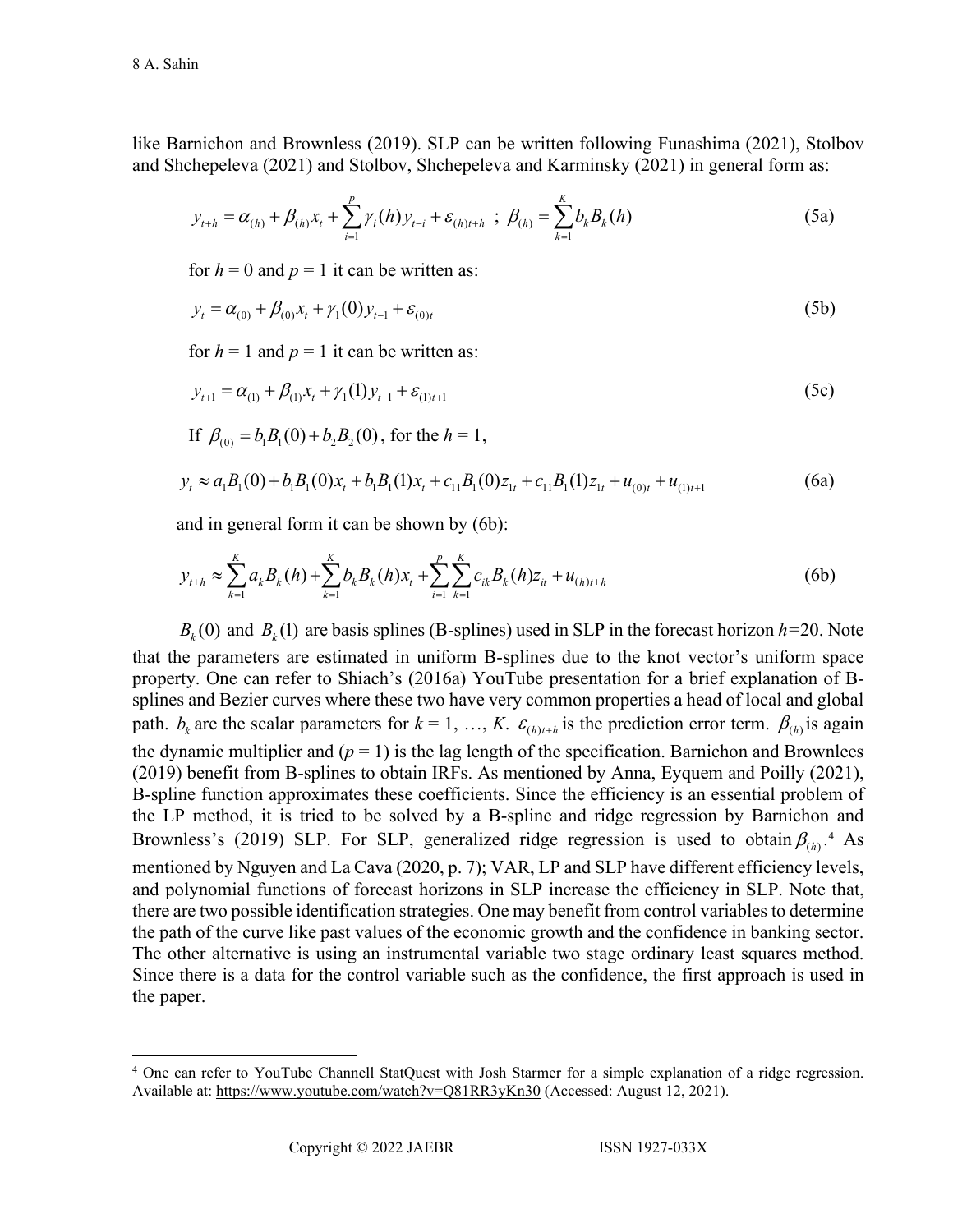Most of the papers benefit from the Newey-West method to estimate standard error terms to take into account the possible heteroscedasticity and the autocorrelation. Since LP residuals have a potential to exhibit autocorrelation, following the suggestions like Lusompa (2020, p. 2), Newey-West standard errors are used in several papers. Comparison between VAR and LP in terms of econometrics is done by Lusompa (2020) in detail. However, Lusompa (2021) claims that if IRF parameters obtained from LP are estimated by OLS with HAC standard errors, they would be worse compared with IRF coefficients obtained from the generalized least squares method (GLS) in terms of efficiency. According to Bretscher, Hsu and Tamoni (2022), SLP sustains a balance between efficiency of VAR and robustness concerning model misspecification of the LP. Following Jorda's (2005) VAR methodology, IRFs have been questioned widely especially by comparing LPs and VAR IRFs. However, there was a need for theoretical and econometric study to justify the LP method. Moller-Plagborg and Wolf (2021) tried to fill this gap, and claimed that one can obtain similar SVAR results by using appropriate control variables and one can obtain similar LP results by using appropriate ordering in SVAR. Therefore, they mention that they have the same estimand; however, have different finite-sample properties, stressing the importance of the lag length. It is also interesting to see that using an instrument variable in LP is equivalent to ordering the instrument variable first in the VAR model according to them. Since they compare results of VAR and LP; there is still a need for a theoretical study to compare VAR, LP and SLP.

### **3. Results**

Figure 3 panel a presents the standard VAR IRFs and their standard errors are obtained by analytical replications, and they show that the one standard deviation shock on *DLOGCONF* to *DLOGGDPCA* is statistically significant for the first three periods. The variance decomposition indicates that the *DLOGCONF* explains 30% of the change in *DLOGGDPCA*. The inverse roots of the AR characteristic polynomial indicates that all roots are within the unit cycle; therefore, all of the modulus are less than one signalizing a stability in the VAR model. All autocorrelations of residuals are within the two standard error bounds and VAR Residual Serial Correlation LM tests fail to reject the null hypothesis of no serial correlation.

One may impose a long-run restriction on the economic growth effect of the confidence and construct a structural vector autoregressive model (SVAR, see Blanchard and Quah (1989) and Enders and Lee, (1997)), accumulated responses in the Figure 3 panel b indicates that the effect of the confidence shock (Shock 1) on the economic growth is positive and persistent by the time being. The variance decompositions also indicate that the confidence explains 10% of the variation in the economic growth. Figure 3 panel c includes a comparison graph for the standard VAR and LP. The dotted line is IR obtained from the VAR model and the line is for LP.<sup>[5](#page-8-0)</sup> VAR and LP may give different results as mentioned by Lusompa (2021, p. 1). Figure 4 presents IRF results for LP and SLP. SLPR is for the cubic theoretical specification. As it can be noticed, Figure 4 panel b and panel c; SLP gives smoother results than LP. Its volatility is lower and seems healthier than LP.

<span id="page-8-0"></span><sup>5</sup> They are all obtained using Eviews 10.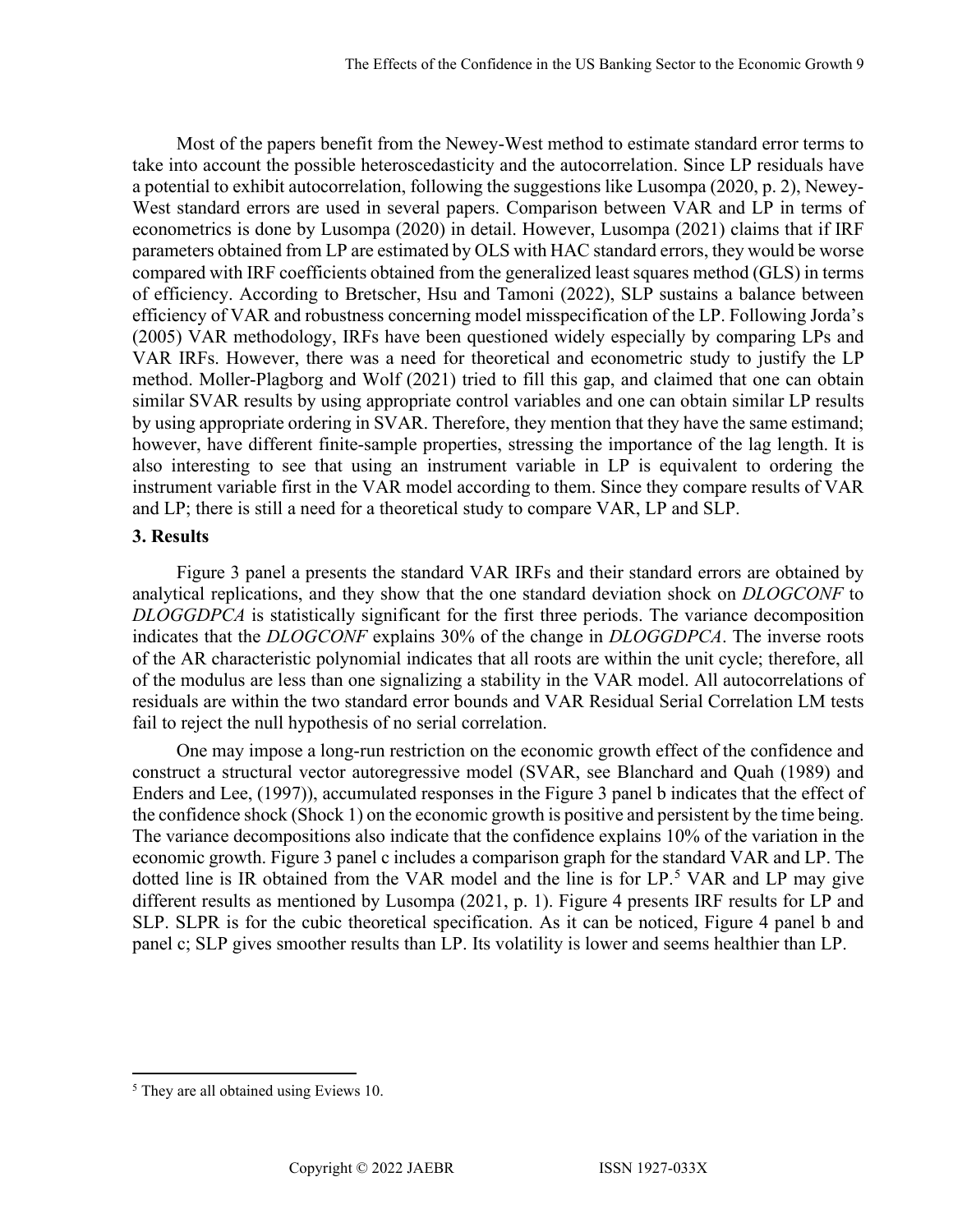

Figure 4 is obtained by Matlab codes of Barnichon and Brownless (2019).<sup>[6](#page-9-0)</sup> As one observes from the Figure 4, panel a, SLP is superior to other methods.<sup>[7](#page-9-1)</sup>

**Figure 3. Impulse Response Function Graphs**

<span id="page-9-0"></span><sup>6</sup> The Matlab codes can be downloaded from Barnichon, Regis and Brownlees, Christian, 2018, "Replication Data for: "Impulse Response Estimation by Smooth Local Projections", https://doi.org/10.7910/DVN/8KQJBJ, Harvard Dataverse, V1. Available at: <https://dataverse.harvard.edu/dataset.xhtml?persistentId=doi:10.7910/DVN/8KQJBJ> (Accessed: July 29, 2021).

<span id="page-9-1"></span> $7$  For LP and SLP, the optimum lambda is chosen as 400 and its degree changes the results for the smoothness.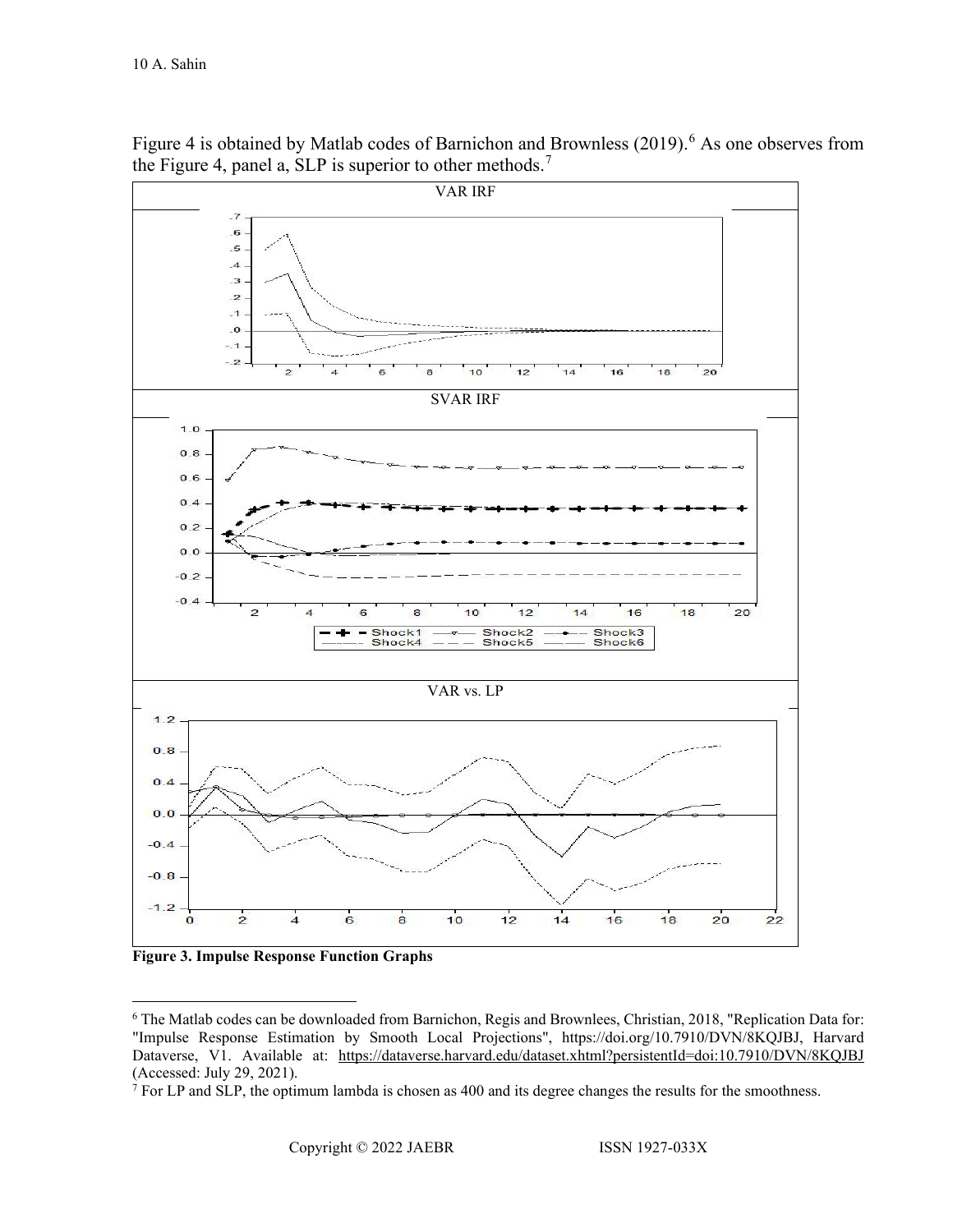

**Figure 4. Comparison of Impulse Response Functions**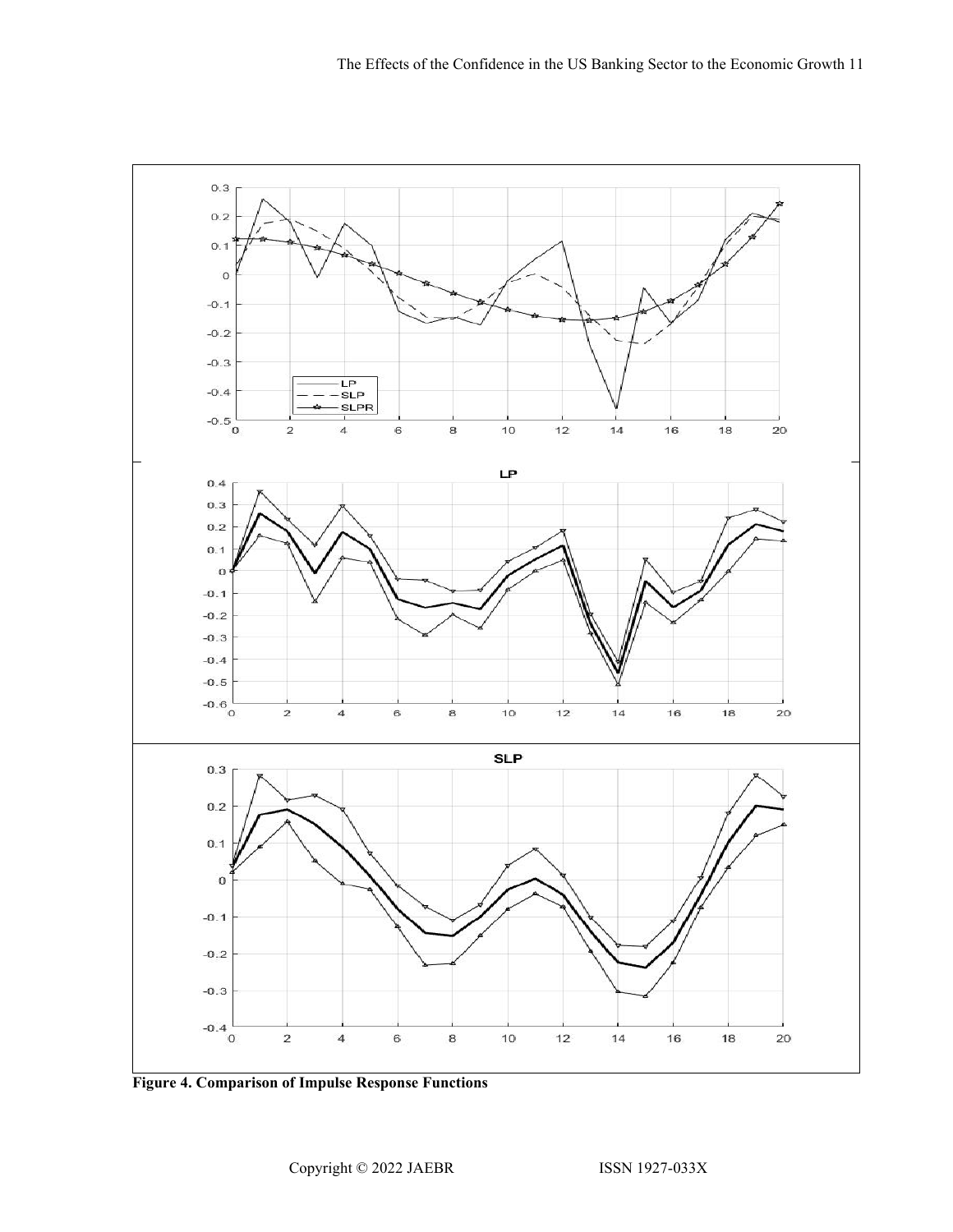# **4. Discussion**

Confidence matters for the banking sector and its behavior, intercalarily consumers make a distinction in the midst of them.<sup>[8](#page-11-0)</sup> Over and above, on the demand side, restoring the confidence of costumers may need an extra effort due to rigidities and irrational persistency of behavior. Sundry studies such as Adamyk, Srirka, Snihur and Adamyk (2019) analyze determinants of the confidence in banking using variables kind of education, age, and benefiting from methods linear regression, logistic regression and random forecast model. Kamason (2020) tries to analyze the determinants of confidence in banking using several factors such as emotion and behavior. Fungacova, Hasan and Weill (2019) claim that sociodemographic factors play an essential role on determining trust or confidence in the banking sector using the panel data of plenty of countries. Some studies benefit questionnaires to measure the confidence in banking such as Jere, Ndamba and Mupambireyi (2016) for Zimbabwe and according to them; deposit protection and bank supervision and regulation are some of the factors affecting the confidence in banking.

As mentioned by Lewis, Makridis and Mertens (2020, p. 10, Table 1), negative economic events such as the Lehman Brothers bankruptcy on September 16, 2008 or debt ceiling crisis in the US on July 27, 2011 decreased the Gallup's Economic Confidence Index for the US economy. The positive correlation is also valid for the confidence in banking sector and the economic growth relationship in the US. During the times of turbulences and crisis, the confidence in banking shrinks substantially as in the case of at the beginning of the  $20<sup>th</sup>$  century (see Mackay, 2015 and the literature cited in). If households and firms trust more to banks, the next stage will stimulate the confidence in the banking sector. They would engage more transactions with banks, will deposit their savings to these institutions. High confidence in the banking sector would increase deposits level in banks (Plokarz, 2020). As mentioned by Basaran and Bagheri (2020), the confidence in the banking sector is essential for the financial macro-stability. To sustain the channel, Basel committee and local governments took an action to increase the robustness and stability of banks. They augmented the capital requirements of banks and guaranteed deposits to boost the confidence in the sector. One can refer to Sahin (2021) for explanations of the risk measures and regulations towards banking as well as possible confidence decreasing behavior in the banking sector.

Following these international standards, countries in transition try to reform their banking sector, attract foreign investors, and according to Fink, Haiss and Varendorff (2007, p. 630), these increased the deposits in banks as a reflection of the confidence in banking.

### **5. Conclusion and Policy Recommendations**

The confidence in a country as a whole, its sectors, firms and households is gold enchasing for counterparts. Since its value-based chain role in the economy, shadow axis would like to measure or observe it. Banks benefit from grades, risk reports for each costumer before issuing a loan. On the other side, costumers would like to know more about the financial status of banks. Following 2008 economic and financial crisis in the US economy, the demand side became as important as the liquidity providers. They seek more information due to the problem since according to the Edelman Trust Barometer, the banking sector is one of the least trusted sectors in

<span id="page-11-0"></span><sup>8</sup> Silipo, Verga and Hlebik (2017) use the US banking sector data for the years spanning from 2000 to 2013, and try to estimate the effects of banking sector indicators on overconfident and underconfident banks.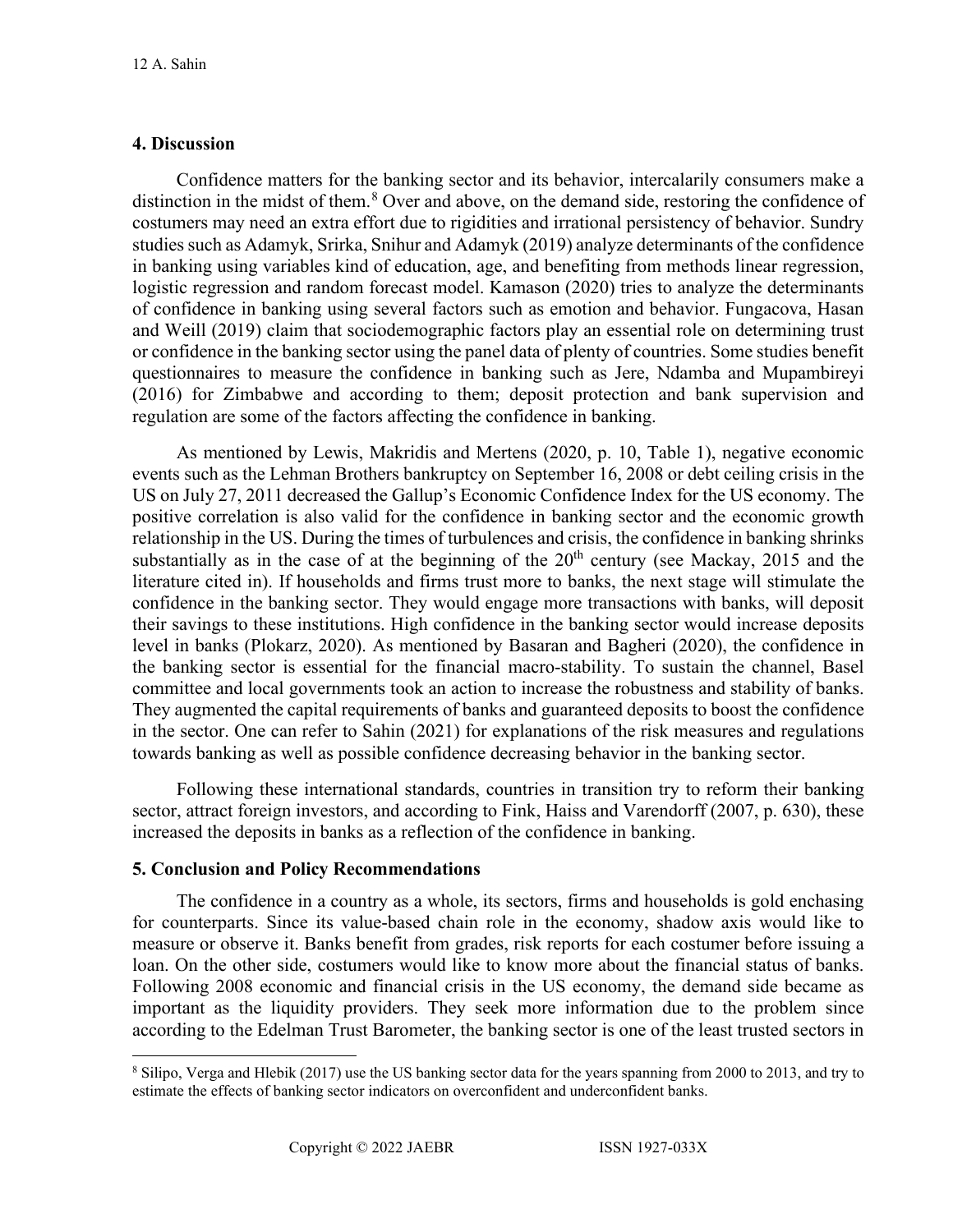the economy that shrinked substantially following the 2008 global economic and financial crisis (Hurley, Gong and Waqar (2014, Figure 2-3, pp. 350-351). Financial reports may give some idea; however, they would like to believe more about the ratios. If numbers on pages are not equal to expected ones, this may cause a trust and confidence problem. As shown in this paper, an adverse confidence shock may worsen the overall economic growth rate. Since its persistent self-behavior, automatic stabilizers or market mechanism may not solve it. If the confidence has such a powerful effect on the economy, what should governmental authorities and banks do to increase it. If a country has a problem of confidence in the banking sector, this should be able to be measured to observe its solid consequences. The US economy has a Gallup confidence in the banking sector index that reflects the ups and downs following economic and financial turbulences. Therefore, the problem in the applied macro-finance can be easily be identified. Banks may produce more bankbased indices to increase transparency and measure it more frequently.

On the governmental side, regulations would improve the vision but the effective treatment would be an adaptation and inspection of them. As stated by Amable, Chatelain and Debandt (2002), regulations such as the deposit insurance may increase the stability in the banking sector and the economic growth. This is essential since the regulations in the banking sector increased the stability in the banking sector, and this stability improves the economic growth in the banking sector as mentioned by Stewart and Chowdhury (2021).[9](#page-12-0) The inspection of illegal banking transactions would decrease by the time, and the confidence in banking would be improved.

As a supplement to the regulation, economic education in high schools and universities may include moral values. Values have an amazing accelerating power on the economy, creating an effective environment. As mentioned by Sahin (2021), values have an essential role in the economy with the technology. Production factors like high values-based confidence would increase the economic growth as shown in this paper. Education and seminar programmes to middle and high schools have a role to improve it. Since it is structural, its solution needs modification in the economic education. Moral values should be taught creatively with striking narratives. Sahin (2021) proposed moral values and empowered ethics to improve the confidence in the banking sector. Note that undesirable actions inside the banks may be due to loss of ethical standards and enforcement (Montague, Larkin and Burgess, 2016). Rather than making suggestions on the solution to the confidence in banking problem; this paper goes for the fences about its growth enchasing properties.[10](#page-12-1)

Banks should find new ways to increase their confidence scale such as environment friendly banking, safe technology[11](#page-12-2) and employing well educated workers. Creating less selection bias in

<span id="page-12-0"></span><sup>&</sup>lt;sup>9</sup> Masoud and Albaity (2021) benefit from generalized method of moments (GMM) method and find that by using World Values Survey's confidence in the banking sector survey question, where the confidence in banking in the US (0.403) and Turkey (0.404) have similar degrees (see Masoud, Albaity, 2021, Table 1), the confidence in banking decreases nonperforming loans of banks. Therefore, the papers in the literature also supports the findings of this paper. <sup>10</sup> Pratt, Ademosu, Adamolekun, Alabi and Carr (2011) propose to increase ethical behavior in Nigeria for to increase the confidence in the banking sector by increasing the education of the banking sector workers.

<span id="page-12-2"></span><span id="page-12-1"></span><sup>&</sup>lt;sup>11</sup> According to Cisco Umbrella's DNS Security Report, as of 2020, financial services are one of the sectors being negatively affected by DNS traffic to capture the private information of the costumers in the word (Younes, 2021). Therefore, banks may give more importance to information security through empowering their internet banking.

Digitalization following the Corona-19 crisis (see Karabag, 2020) should also be considered by banks.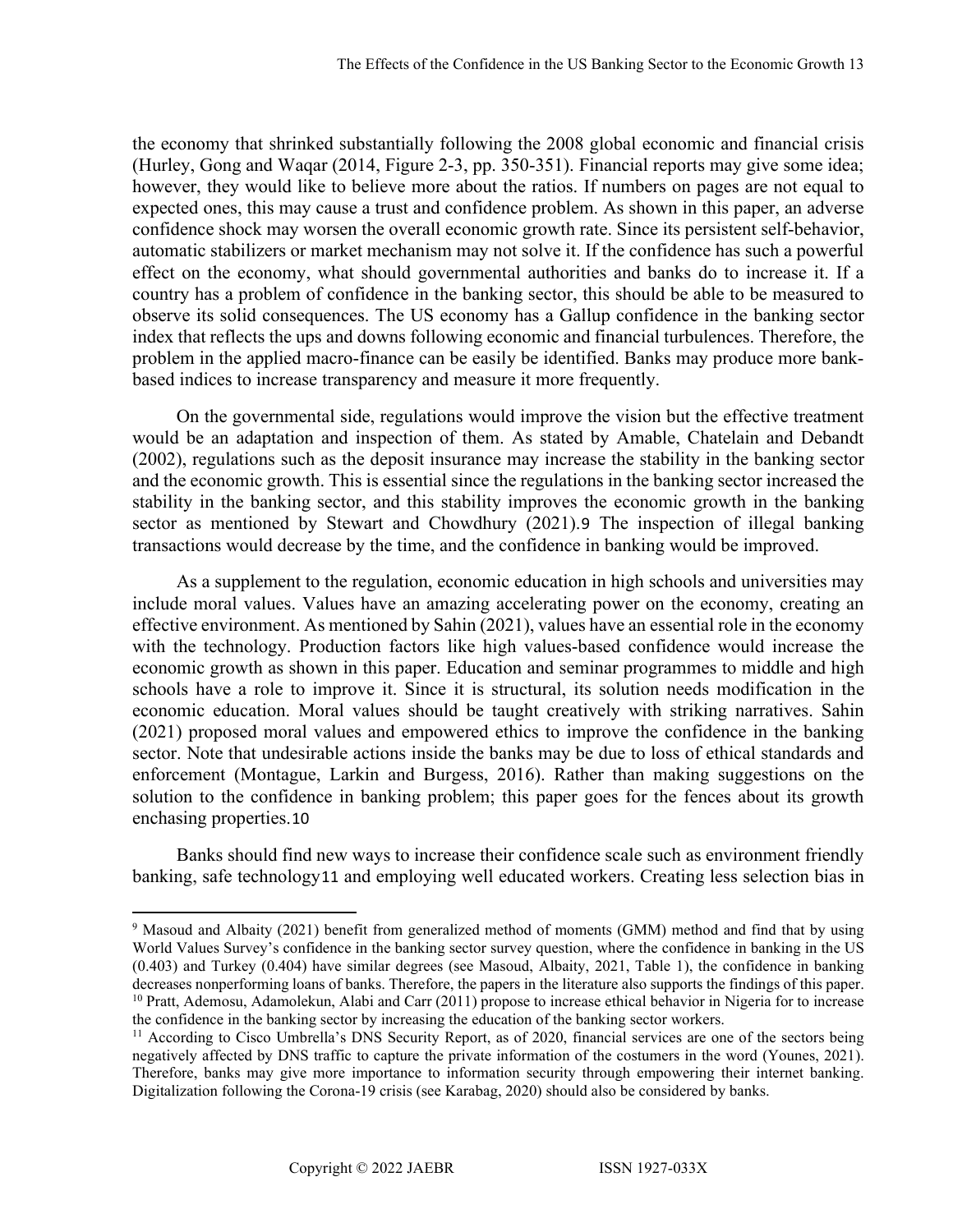the employment and ensuring quality and high standards of workers benefiting from artificial intelligence and machine learning techniques may also be added. Since an artificial intelligence is not sufficiently powerful in terms of pattern recognition and common sense as stated by Kaku (2021, p. 2021); they may give more importance to governance for refining on the confidence in the banking sector as mentioned by Ansell (2016). Public advertisement may also be included since the sector is not perfectly competitive, this may increase costs but the effective advertisement may help to improve. This would be reflected in the economic growth figures and the overall welfare of the society would be improved. Lying and stressing untrue points by the worker would harm the whole sector. Transparency during the lending steps would increase the confidence and not being influenced from political pressures would also improve it. There is a huge asymmetry between the costumer and the bank worker. If the bank worker lies to the costumer, it is really hard to detect it. The costumer would like to trust to the worker and there should be a confidence-based relationship between them. The worker may conduct an embezzlement action from the costumer's account. The worker my lie to the costumer and may also tell a lie in the court. Even it is very hard for a court to detect the lie of the worker. The fMRI machine that is mentioned in the Kaku (2021, pp. 74-75) may use some indicators from the brain activity but even it cannot detect perfectly, and there is a possibility that its results may not be true. This paper used contemporary time series methods to explore the increasing effect of the confidence in the banking sector on the economic growth for the US economy but researchers may analyze the relationship by panel and survey methods. Besides, a nonlinear VAR may be an interesting tool to study whether there is a sign and magnitude asymmetry between the confidence in banking and the economic growth.

# **References**

- Abbritti M, Equiza-Goni J, de Gracia FP, Trani T. 2020. The effect of oil price shocks on economic activity: A local projections approach. *Journal of Economics and Finance* 44:4, 708-723.
- Adammer P. 2019. lpirfs: An R package to estimate impulse response functions by local projections. *The R Journal* 11:2, 421-438.
- Adamyk B, Srirka A, Snihur K, Adamyk O. 2019. Analysis of trust in Ukrainian banks based on machine learning algorithms. Paper presented at the *9th International Conference on Advanced Computer Information* Technologies (ACIT); June 5-7, 2019, Ceske Budejovice, Czech Republic. Available at: <https://ieeexplore.ieee.org/document/8779974> (Accessed: August 19, 2021).
- Amable B, Chatelain JB, De Bandt O. 2002. Optimal capacity in the banking sector and economic growth. *Journal of Banking and Finance* 26:2-3, 491-517.
- Anna, B, Eyquem A, Poilly C. 2021. The transmission channels of government spending uncertainty. *CEPR Discussion Paper Series* No. DP15894. Available at: <https://ideas.repec.org/p/aim/wpaimx/2115.html>(Accessed: July 31, 2021).

Ansell J. 2016. The role of banking governance in consumer trust and confidence: A shared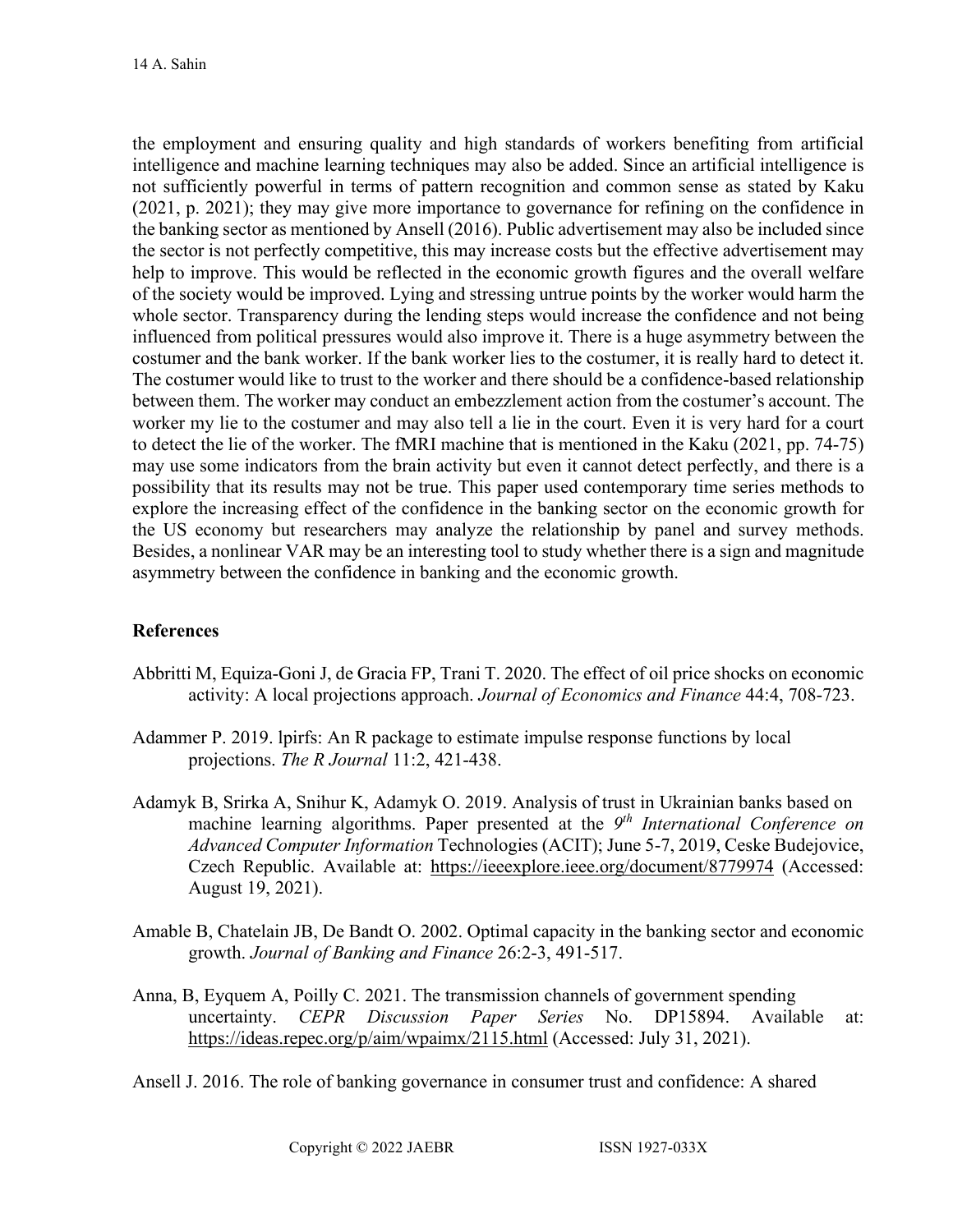responsibility. In: K. Kacy, (eds.) *Celebrating America's Pastimes: Baseball, Hot Dogs, Apple Pie and Marketing? Developments in Marketing Science*. Proceedings of the Academy of Marketing Science. Springer, Cham. Available at: [https://doi.org/10.1007/978-](https://doi.org/10.1007/978-3-319-26647-3_24) [3-319-26647-3\\_24](https://doi.org/10.1007/978-3-319-26647-3_24) (Accessed: August 12, 2021).

- Barbu TC, Boitan I. 2018. Confidence in European retail banking: Assessing relationship with economic fundamentals. *Ekonomicky Casopis* 66:2, 181-198.
- Barnichon R, Brownless, C. 2019. Impulse response estimation by smooth local projections. *The Review of Economics and Statistics* 101:3, 522-530.
- Basaran B, Bagheri M. 2020. The relevance of trust and confidence in financial markets to the information production role of banks. *European Journal of Risk Regulation* 11(3): 650-666.
- Berg KA, Curtis CC, Lugauer S, Mark NC. 2021. Demographics and monetary policy shocks. *Journal of Money, Credit and Banking* 53:6, 1229-1266.
- Blanchard O, Quah D. 1989. The dynamic effect of aggregate demand and supply disturbances. *The American Economic Review* 79:4, 655-673.
- Bretscher L, Hsu A, Tamoni A. 2022. The real response to uncertainty shocks: The risk premium channel (in press), *Management Science*, doi: [https://doi.org/10.1287/mnsc.2022.4335.](https://doi.org/10.1287/mnsc.2022.4335)
- Brugnoli L. 2018. About local projection impulse response function reliability. *CEIS Research Paper Series* 16:6, 1-38.
- Carl N. 2014. Does intelligence explain the association between generalized trust and economic development? *Intelligence* 47:November-December, 83-92.
- D'amico J. 2021. VAR models: Eviews impulse response functions and variance decomposition, February 14, 2021. Available at: <https://www.youtube.com/watch?v=gfGsehtAmDw> (Accessed: July 29, 2021).
- El-Shagi M. 2019. A simple estimator for smooth local projections. *Applied Economics* Letters 26:10, 830-834.
- Enders W, Lee BS. 1997. Accounting for real and nominal exchange rate movements in the post-Bretton Woods period. *Journal of International Money and Finance* 16:2, 233-254.
- Fink G, Haiss P, Varendorff M. 2007. Serbia's banking sector reform: Implications for the economic growth and financial development. *Southeast European and Black Sea Studies* 7:4, 609-636.
- Franta M, Gambacorta L. 2020. On the effects of macroprudential policies on growth-at-risk. *Economics Letters* 196:November, 1-3.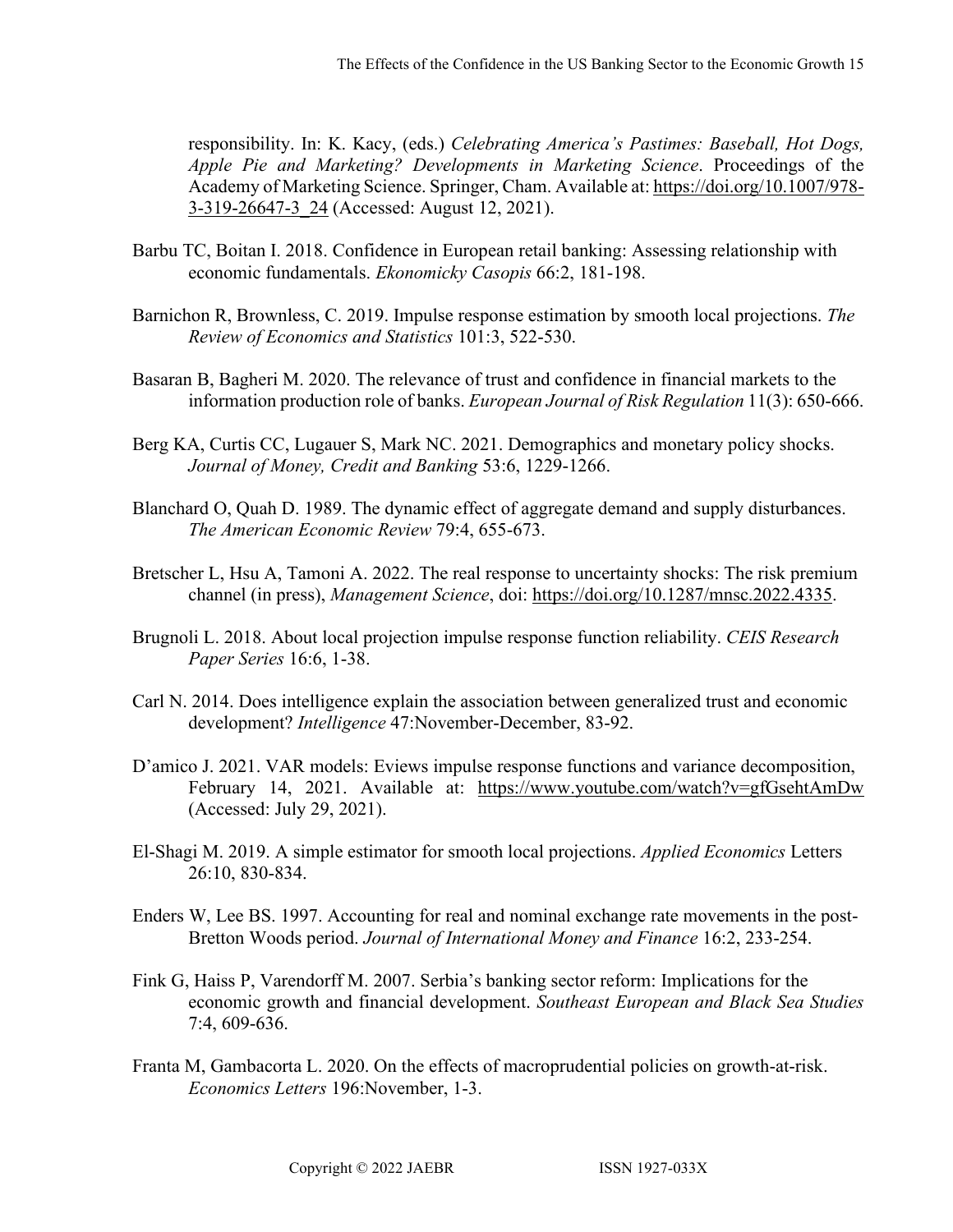- Funashima Y. 2021. Effects of unanticipated monetary policy shocks on monetary policy uncertainty. *Finance Research Letters* (in press), doi: [https://doi.org/10.1016/j.frl.2021.102326.](https://doi.org/10.1016/j.frl.2021.102326)
- Fungacova Z, Hasan I, Weill L. 2019. Trust in banks. *Journal of Economic Behavior and Organization* 157:1, 452-476.
- Garin J, Lester R, Sims E. 2019. Are supply shocks contractionary at the ZLB? Evidence from utilization-adjusted TFP data. *The Review of Economics and Statistics* 101:1, 160-175.
- Hamilton J, 1994. *Time Series Analysis,* 1st ed. Princeton: Princeton University Press, Princeton, USA.
- Harding M, Klein M. 2022. Monetary policy and household net worth. *Review of Economic Dynamics* 44:April, 125-151.
- Horvath R. 2013. Does trust promote growth? *Journal of Comparative Economics* 41:3, 777-788.
- Hurley R, Gong X, Waqar A. 2014. Understanding the loss of trust in large banks. *International Journal of Bank Marketing* 32:5, 348-366.
- Husted L, Rogers J, Sun B. 2020. Monetary policy uncertainty. *Journal of Monetary Economics*  115:November, 20-36.
- Jere F, Ndamba R, Mupambireyi FP. 2016. Corporate reporting in Zimbabwe: An investigation of the legitimacy of corporate disclosures by major public listed companies in 2014. *University of Zimbabwe Business Review* 4:1, 15-25. Available at: <https://ir.uz.ac.zw/handle/10646/3241>(Accessed: August 19, 2021).
- Jones CI, Vollrath D, 2013. *Introduction to Economic Growth, 3rd ed*. New York: W.W. Norton & Company, Inc., USA.
- Jorda O. 2005. Estimation and inference of impulse responses by local projections. *The American Economic Review* 95:1, 161-182.
- Kaku M, 2021. *Gelecegin Fizigi*, (*Physics of the Future*), 13th ed. Translated to Turkish by Yasemin Sarac Oymak and Huseyin Oymak, Ankara: Odtu Publications, Turkey.
- Kamason A, 2020. *Improving Consumer Confidence in Banking Post Banking Crisis: The Perspective of the Ghanian Bank Costumer*. Ph.D. Dissertation, Franklin University, May 18, 2020.

Available at: [http://rave.ohiolink.edu/etdc/view?acc\\_num=frank1593477177494734](http://rave.ohiolink.edu/etdc/view?acc_num=frank1593477177494734)  (Accessed: August 19, 2021).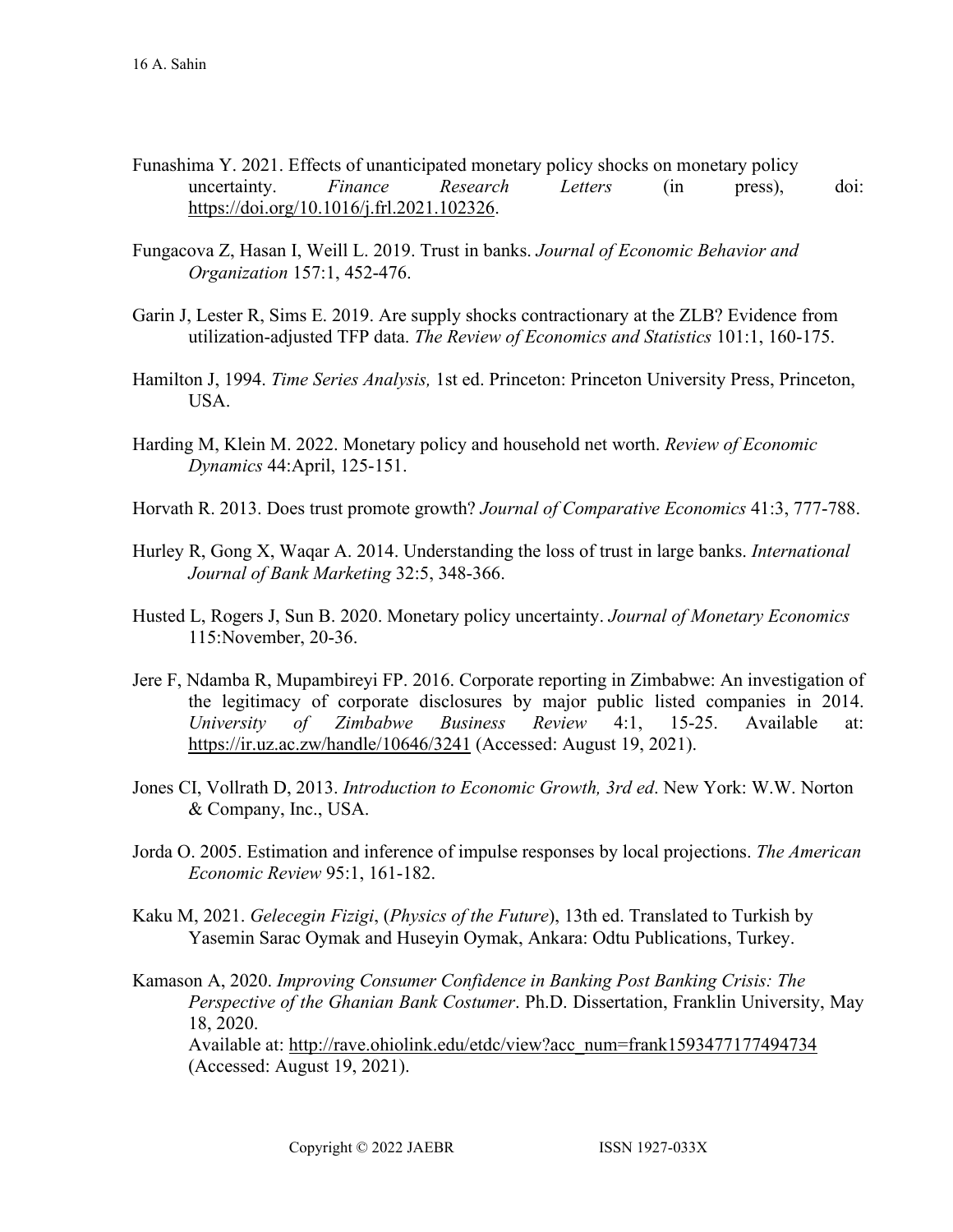- Karabag SM. 2020. An unprecedented global crisis! The global, regional, national, political, economic and commercial impact of the coronavirus pandemic. *Journal of Applied Economics and Business Research* 10:1, 1-6.
- Kolb BM, 2017. *Three Essays in Monetary and Macroprudential Policies*. European University Institute, PhD Thesis, December 19, Florence, Italy.
- Lakdawala A, Singh SR. 2019. The effect of foreign shocks on the Indian economy. *India Policy Forum*, July 8-10, 2019, New Delhi.
- Lennard J. 2020. Uncertainty and the great slump. *Economic History Review* 73:3, 844-867.
- Levine R. 1999. Law, finance and economic growth. *Journal of Financial Intermediation* 8:1-2, 8-35.
- Lewis DJ, Makridis C, Mertens K. 2020. Do monetary policy announcements shift household expectations? *Federal Reserve Bank of New York Staff Reports*, No. 897, January.
- Li D, Plagborg MM, Wolf CK. 2021. Local projections vs. VARs: Lessons from thousands of DGPs. Working paper. Available at:<https://arxiv.org/abs/2104.00655> (Accessed: July 31, 2021).
- Lopez J, Mitchener KJ. 2021. Uncertainty and hyperinflation: European inflation dynamics after World War I. *The Economic Journal* 131:633, 450-475.
- Lucchetti R, Papi L, Zazzaro A. 2001. Banks' inefficiency and economic growth: A micro-macro approach. *Scottish Journal of Political Economy* 48:4, 400-424.
- Lusompa A, 2020. *Essays in Macroeconometrics*. University of California, Irvine, PhD Dissertation Thesis.
- Lusompa A. 2021. Local projections, autocorrelation, and efficiency. Federal Reserve Bank of Kansas City Working Paper, No. RWP 21-01: 1-71.
- Mackay TA. 2015. Making banks fit for the people: Confidence, democracy and the rise of banking alternatives in America, 1880-1914. *American Nineteenth Century History* 16:3, 307-328.
- Masoud H, Albaity M. 2021. Impact of risk-taking: The moderating effect of confidence in banks. *Journal of Economic Studies*, doi:<https://doi.org/10.1108/JES-09-2020-0479>
- Miniesy RS, Abdelkarim M. 2021. Generalized trust and economic growth: The nexus in MENA countries. *Economies* 9:1, 1-22.
- Mitchener KJ, Lopez JA. 2018. Uncertainty and hyperinflation: European inflation dynamics after World War I. *CEPR Discussion Paper Series*. Available at:<https://www.nber.org/papers/w24624>(Accessed: July 31, 2021).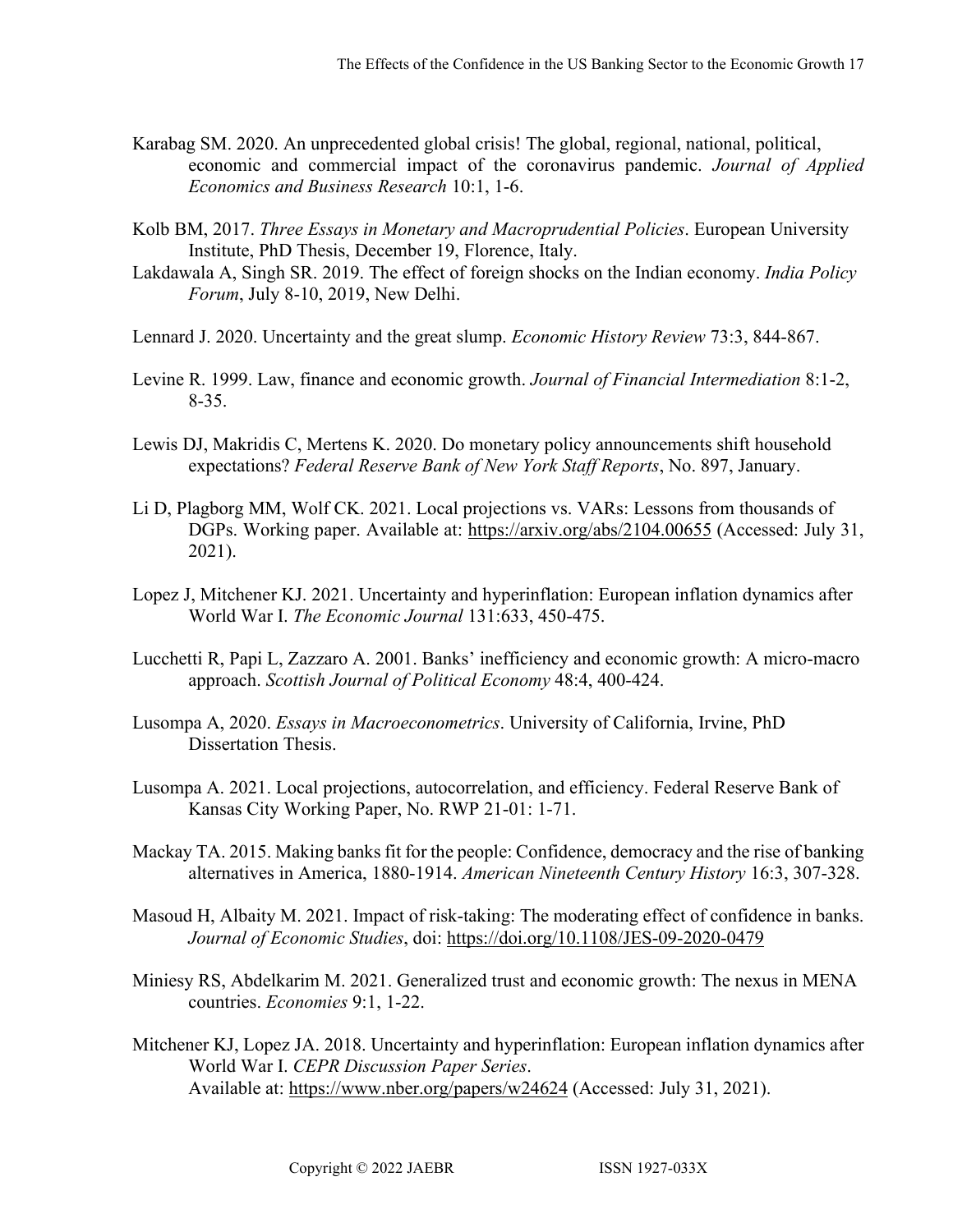- Moller-Plagborg, M, Wolf CK. 2021. Local projections and VARs estimate the same impulse responses. *Econometrica* 89:2, 955-980.
- Montague A, Larkin R, Burgess J. 2016. Chapter 4- Where was HRM? The crisis of public confidence in Australia's banks. *Asia Pacific Human Resource Management and Organizational Effectiveness*, pp. 67-86. Available at: [https://doi.org/10.1016/B978-0-08-](https://doi.org/10.1016/B978-0-08-100643-6.00004-X) [100643-6.00004-X](https://doi.org/10.1016/B978-0-08-100643-6.00004-X) (Accessed: August 12, 2021).
- Nguyen K, La Cava G. 2020. Start spreading the news: News sentiment and economic activity in Australia. *Reserve Bank of Australia Research Discussion Paper* No. 2020-08, Australia: 1-33.
- Niazi A, Hassan H. 2016. Trust and economic performance: Evidence from cross-country panel data analysis. *Review of International Business and Strategy* 26:3, 371-391.
- Passos N, Modenesi AM. 2021. Do public banks reduce monetary policy power: Evidence from Brazil based on state dependent local projections (2000-2018). *International Review of Applied Economics* 35:3-4, 502-519.
- Pesaran MH. 2015. *Time Series and Panel Data Econometrics*. New York: Oxford University Press, USA.
- Petkovski M, Kjosevksi J. 2014. Does banking sector development promote economic growth? An empirical analysis for selected countries in central and south eastern Europe. *Economic Research* 27:1, 55-66.
- Plokarz R. 2020. Safe-deposit services in the reality of the banking crisis of confidence: The case of the Polish market. Proceeding Paper at Education Excellence and Innovation Management: A 2005 Vision to Sustain Economic Development During Global Challenges, *35th International Business Information Management Association Conference*, Seville, Spain, April 01-02, 2020, pp. 16772-16779.
- Pratt C, Ademosu EA, Adamolekun W, Alabi L, Carr RL. 2011. Managing a crisis of confidence in Nigeria's banking and financial industry. *Public Relations Review* 37:1, 71-73.
- Roth F. 2009. Does too much trust humper economic growth. *Kyklos* 62:1, 103-128.
- Sahin A, 2021. *Money, Banking and Economic Growth*, Nobel Publications, September, 1st ed. Ankara, Turkey.
- Shiach J. 2016a. B-splines, mathematics of computer graphics and environment, Available at: <https://www.youtube.com/watch?v=qhQrRCJ-mVg>(Accessed: August 09, 2021).
- Shiach J. 2016b. Bezier curves, mathematics of computer graphics and environment, Available at: <https://www.youtube.com/watch?v=2HvH9cmHbG4>(Accessed: August 09, 2021).